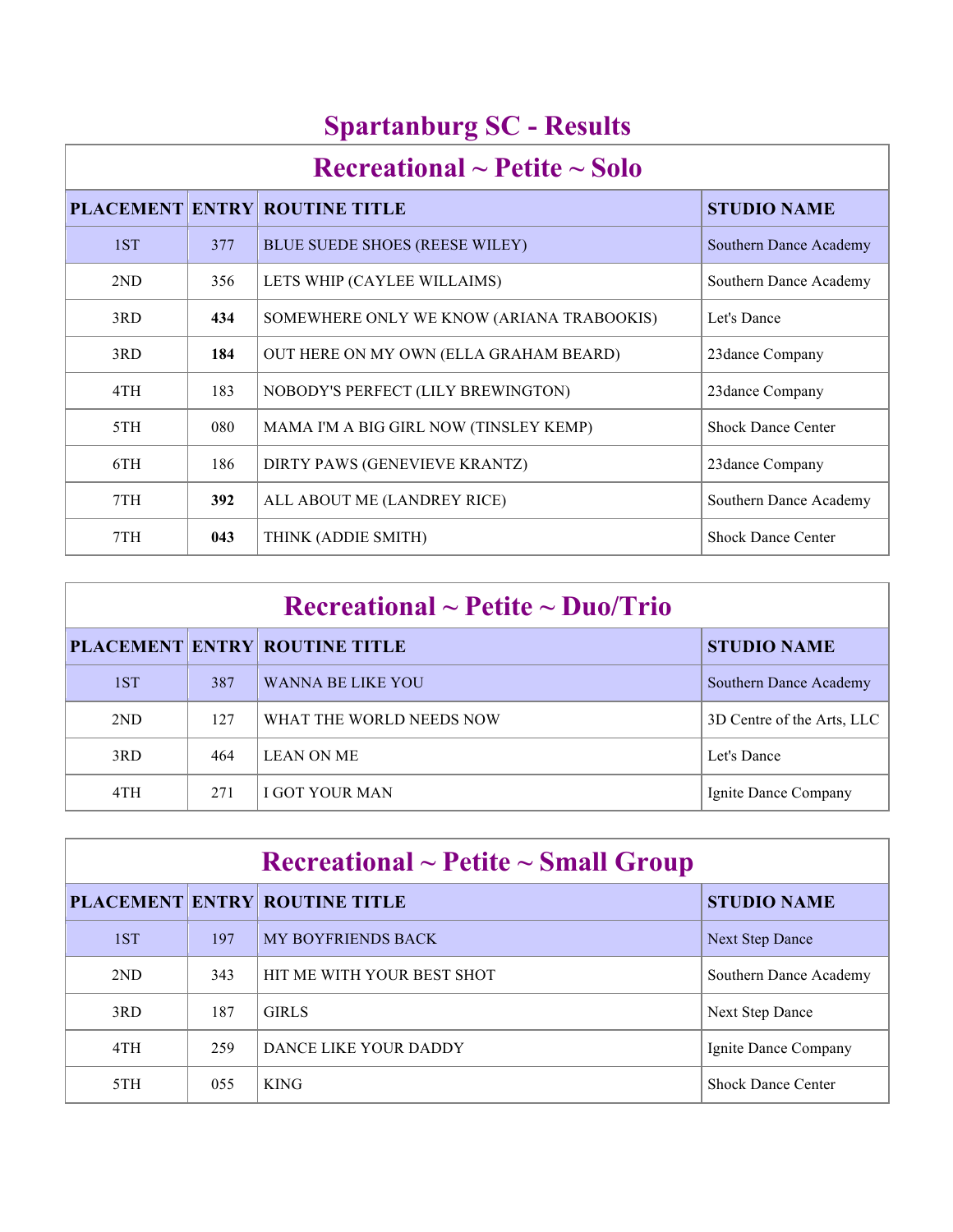| Recreational $\sim$ Petite $\sim$ Large Group |     |                                      |                        |
|-----------------------------------------------|-----|--------------------------------------|------------------------|
|                                               |     | <b>PLACEMENT ENTRY ROUTINE TITLE</b> | <b>STUDIO NAME</b>     |
| 1ST                                           | 333 | <b>ILOOK TO YOU</b>                  | Ignite Dance Company   |
| 2ND                                           | 372 | <b>BOOGIE SHOES</b>                  | Southern Dance Academy |
| 3RD                                           | 233 | <b>FRIEND LIKE ME</b>                | 23 dance Company       |
| 4TH                                           | 262 | <b>GIRLS</b>                         | Visions Dance Academy  |
| 5TH                                           | 242 | <b>THE SEED</b>                      | 23 dance Company       |

| $\rm Recreational \sim Junior \sim Solo$ |     |                                      |                            |
|------------------------------------------|-----|--------------------------------------|----------------------------|
|                                          |     | <b>PLACEMENT ENTRY ROUTINE TITLE</b> | <b>STUDIO NAME</b>         |
| 1ST                                      | 196 | POPULAR (AINSLIE HEWITT)             | 23dance Company            |
| 2ND                                      | 085 | PYT (DELANEY GUY)                    | <b>Shock Dance Center</b>  |
| 3RD                                      | 380 | MAMA KNOWS BEST (SAVANNAH HALL)      | Southern Dance Academy     |
| 4TH                                      | 195 | RIVERS AND ROADS (PIPER DARWIN)      | 23dance Company            |
| 5TH                                      | 034 | SIT STILL (CECE NOCKS)               | Dance United               |
| 6TH                                      | 228 | WILD, WILD WEST (ELLA HINEBAUGH)     | Next Step Dance            |
| 7TH                                      | 191 | <b>MAGIC (CATE BUTLER)</b>           | 23dance Company            |
| 8TH                                      | 417 | ALL DAY (ISABELLA CAGGIANO)          | Southern Dance Academy     |
| 9TH                                      | 067 | BROADWAY BABY (LANA BECKWITH)        | <b>Shock Dance Center</b>  |
| 10TH                                     | 272 | THE SCIENTIST (BAILEY WATERS)        | Ignite Dance Company       |
| 11TH                                     | 145 | TEA PARTY (EMMELINE WOOD)            | 3D Centre of the Arts, LLC |
| 12TH                                     | 373 | <b>ACCESSORY (BRENNA RUFFNER)</b>    | Southern Dance Academy     |
| 13TH                                     | 482 | MARRY ME (ROSIE ENGLISH)             | <b>KFA</b>                 |
| 14TH                                     | 469 | <b>CLASSIC (MALLORY GORDON)</b>      | <b>KFA</b>                 |
| 15TH                                     | 190 | WORDS AS WEAPONS (MARY MAC FAIREY)   | 23dance Company            |

|     | $\rm Recreational \sim Junior \sim Duo/Trio$ |                                      |                    |  |
|-----|----------------------------------------------|--------------------------------------|--------------------|--|
|     |                                              | <b>PLACEMENT ENTRY ROUTINE TITLE</b> | <b>STUDIO NAME</b> |  |
| 1ST | 459                                          | STILL STANDING                       | <b>KFA</b>         |  |
| 2ND | 220                                          | ME AND MY GIRLS                      | 23 dance Company   |  |

 $\overline{r}$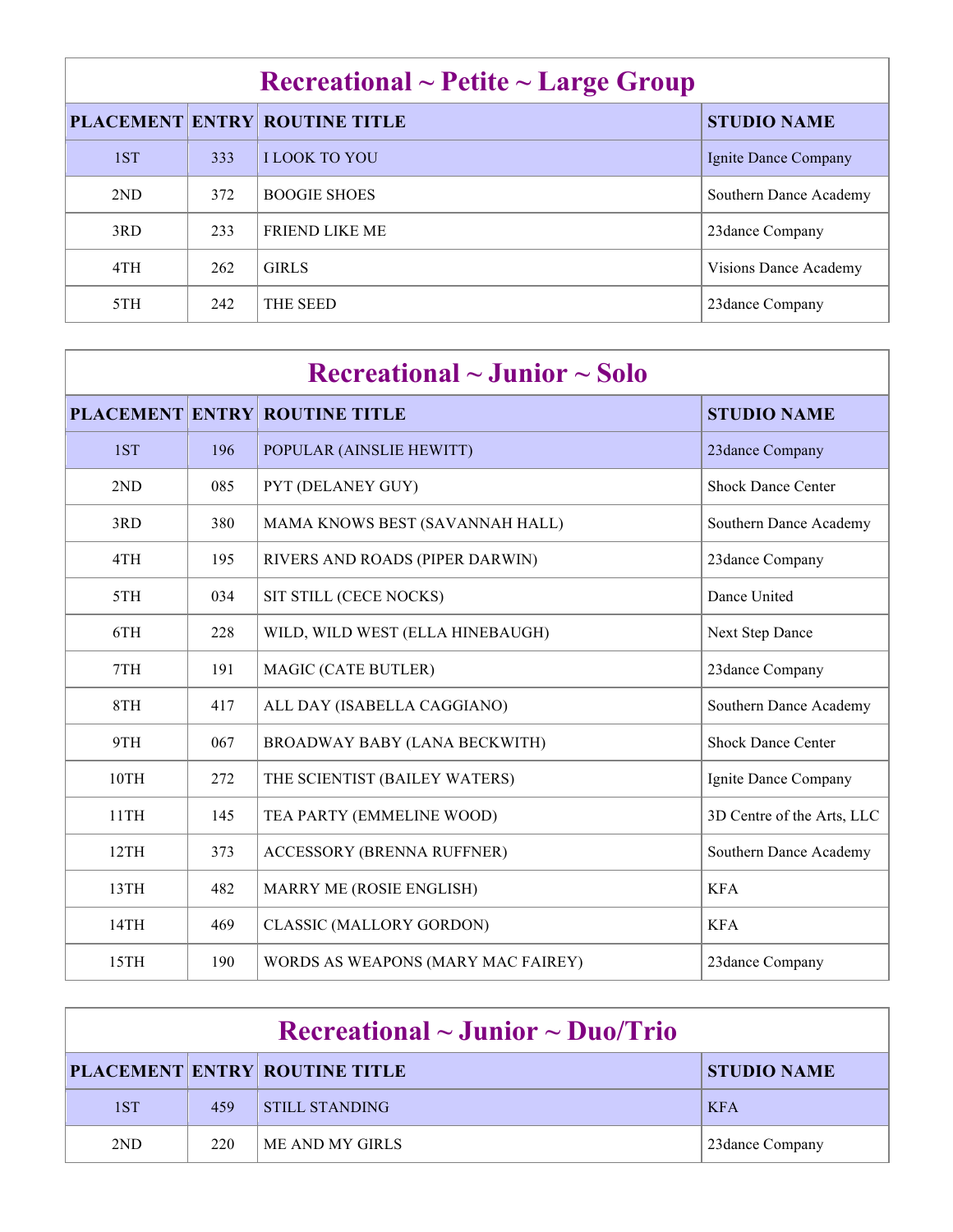| 3RD | 219 | <b>FLYING</b>                     | 23 dance Company       |
|-----|-----|-----------------------------------|------------------------|
| 4TH | 267 | <b>HALO</b>                       | Ignite Dance Company   |
| 5TH | 128 | "SHAKE THE ROOM"                  | West End Dance Company |
| 6TH | 012 | <b>FABULOUS</b>                   | Dance United           |
| 7TH | 218 | DIAMONDS ARE A GIRL'S BEST FRIEND | 23dance Company        |
| 8TH | 432 | NEVER HAD A FRIEND LIKE ME        | <b>KFA</b>             |

| $\rm Recreational \sim Junior \sim Small~Group$ |     |                                      |                                   |
|-------------------------------------------------|-----|--------------------------------------|-----------------------------------|
|                                                 |     | <b>PLACEMENT ENTRY ROUTINE TITLE</b> | <b>STUDIO NAME</b>                |
| 1ST                                             | 079 | <b>MAMA MAKES THREE</b>              | <b>Shock Dance Center</b>         |
| 2ND                                             | 095 | <b>GRAVITY</b>                       | <b>Shock Dance Center</b>         |
| 3RD                                             | 224 | ARE WE ON THE AIR?                   | Next Step Dance                   |
| 3RD                                             | 254 | <b>LITTLE VOICES</b>                 | 23dance Company                   |
| 4TH                                             | 329 | <b>SMALL WORLD</b>                   | Ignite Dance Company              |
| 5TH                                             | 376 | <b>BRAVE</b>                         | Southern Dance Academy            |
| 6TH                                             | 004 | <b>WILDSIDE</b>                      | Dance United                      |
| 7TH                                             | 178 | <b>WORK</b>                          | 3D Centre of the Arts, LLC        |
| 7TH                                             | 393 | <b>CANDYMAN</b>                      | <b>Fascinating Rhythm Studios</b> |
| 8TH                                             | 175 | <b>WONDER WOMAN</b>                  | 3D Centre of the Arts, LLC        |
| 9TH                                             | 384 | <b>CHOCOLATE</b>                     | <b>Fascinating Rhythm Studios</b> |
| 10TH                                            | 171 | <b>CRUISIN'</b>                      | 3D Centre of the Arts, LLC        |
| 11TH                                            | 153 | DON'T GIVE UP ON ME                  | 3D Centre of the Arts, LLC        |
| 12TH                                            | 382 | <b>BOOTS</b>                         | Southern Dance Academy            |
| 13TH                                            | 374 | <b>POPPIN PRINCESS</b>               | <b>Fascinating Rhythm Studios</b> |

| $\rm Recreational \sim Junior \sim Large\ Group$ |     |                                      |                           |
|--------------------------------------------------|-----|--------------------------------------|---------------------------|
|                                                  |     | <b>PLACEMENT ENTRY ROUTINE TITLE</b> | <b>STUDIO NAME</b>        |
| 1ST                                              | 235 | <b>RESPECT</b>                       | 23 dance Company          |
| 2ND                                              | 038 | 90'S VIBE                            | <b>Shock Dance Center</b> |
| 3RD                                              | 355 | <b>HOLD UP</b>                       | Southern Dance Academy    |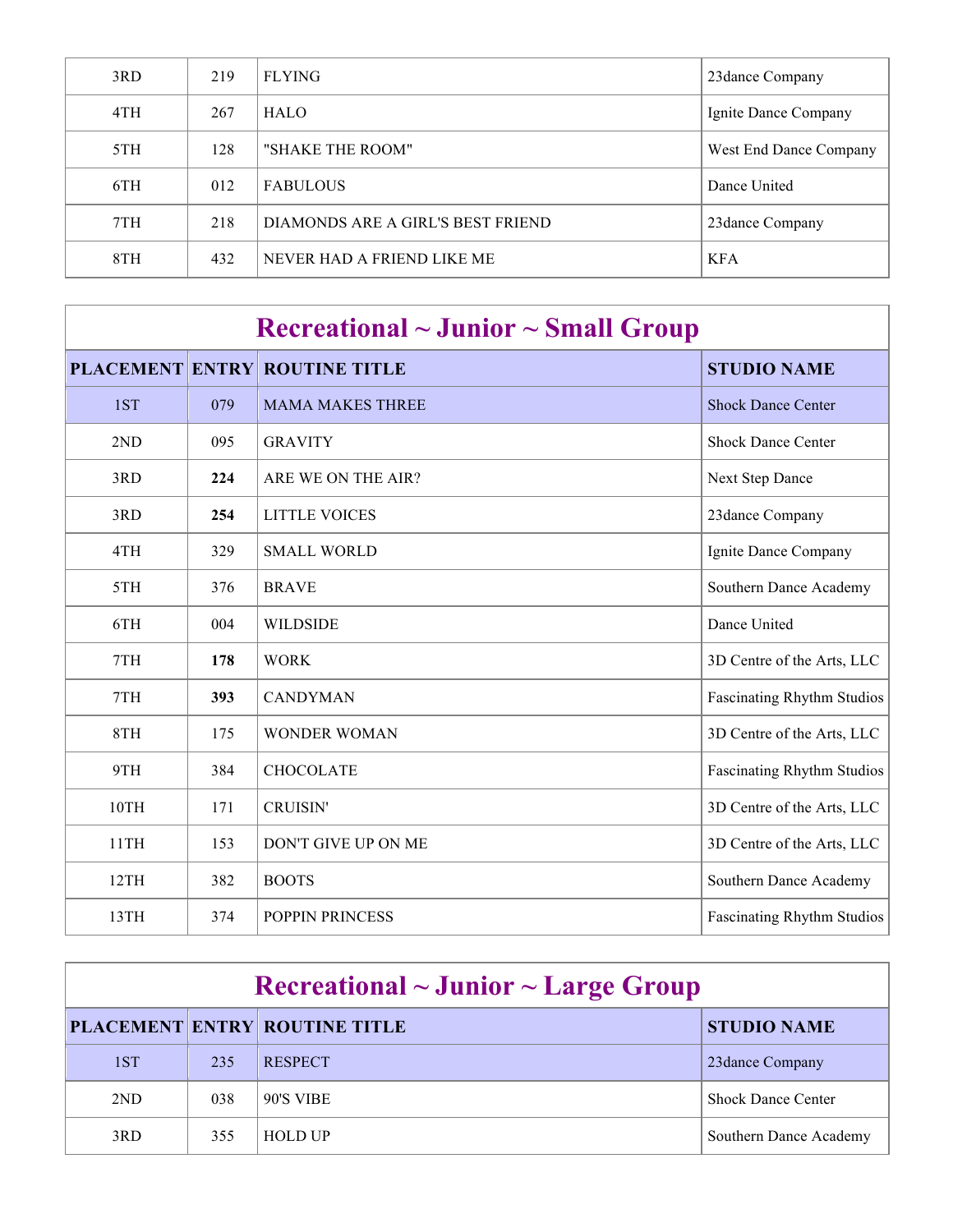| ATTT<br>ЧП | 109 | <b>FERGALICIOUS</b> | <b>Shock Dance Center</b> |
|------------|-----|---------------------|---------------------------|
|------------|-----|---------------------|---------------------------|

|     | Recreational $\sim$ Junior $\sim$ Line |                                      |                                   |  |  |
|-----|----------------------------------------|--------------------------------------|-----------------------------------|--|--|
|     |                                        | <b>PLACEMENT ENTRY ROUTINE TITLE</b> | <b>STUDIO NAME</b>                |  |  |
| 1ST | 379                                    | <b>PAJAMA PARTY</b>                  | <b>Fascinating Rhythm Studios</b> |  |  |

|      | $\rm Recreational \sim Teen \sim Solo$ |                                                 |                           |  |
|------|----------------------------------------|-------------------------------------------------|---------------------------|--|
|      |                                        | <b>PLACEMENT ENTRY ROUTINE TITLE</b>            | <b>STUDIO NAME</b>        |  |
| 1ST  | 204                                    | <b>SUMMER GAMES (ABBY NEWTON)</b>               | 23dance Company           |  |
| 2ND  | 200                                    | CONTROL (WESA GOOD)                             | 23dance Company           |  |
| 3RD  | 045                                    | YOU CAN'T STOP THE BEAT (EMERSON DINGUS)        | <b>Shock Dance Center</b> |  |
| 4TH  | 208                                    | TRAIN WRECK (HALEY REESE MOODY)                 | 23dance Company           |  |
| 5TH  | 205                                    | <b>WALLS (EMILY WILLIAMS)</b>                   | 23dance Company           |  |
| 6TH  | 481                                    | LULLABY (HAILEY SCOTT)                          | <b>KFA</b>                |  |
| 6TH  | 203                                    | <b>GRAVITY (SYDNEY SMITH)</b>                   | 23dance Company           |  |
| 7TH  | 202                                    | WHAT IF (CAROLINE FELDMAN)                      | 23dance Company           |  |
| 8TH  | 270                                    | <b>JOY (GRACE WALLACE)</b>                      | Ignite Dance Company      |  |
| 9TH  | 201                                    | YOU SHOULD SEE ME IN A CROWN (BROOKLIN BRACKEN) | 23dance Company           |  |
| 10TH | 485                                    | TIGHTROPE (ALLYSON TISDALE)                     | <b>KFA</b>                |  |
| 11TH | 443                                    | FEEL IT STILL (EMMA SAGE MCCUTCHEON)            | <b>KFA</b>                |  |
| 12TH | 108                                    | I'M A LADY (HANNAH MITCHELL)                    | <b>Shock Dance Center</b> |  |

| $\rm Recreational \sim Teen \sim Duo/Trio$ |     |                                      |                           |  |
|--------------------------------------------|-----|--------------------------------------|---------------------------|--|
|                                            |     | <b>PLACEMENT ENTRY ROUTINE TITLE</b> | <b>STUDIO NAME</b>        |  |
| 1ST                                        | 456 | <b>SHOTGUN</b>                       | <b>KFA</b>                |  |
| 2ND                                        | 151 | "HANG ON A LITTLE LONGER"            | West End Dance Company    |  |
| 3RD                                        | 044 | <b>JUST FINE</b>                     | <b>Shock Dance Center</b> |  |
| 4TH                                        | 156 | "SURVIVOR"                           | West End Dance Company    |  |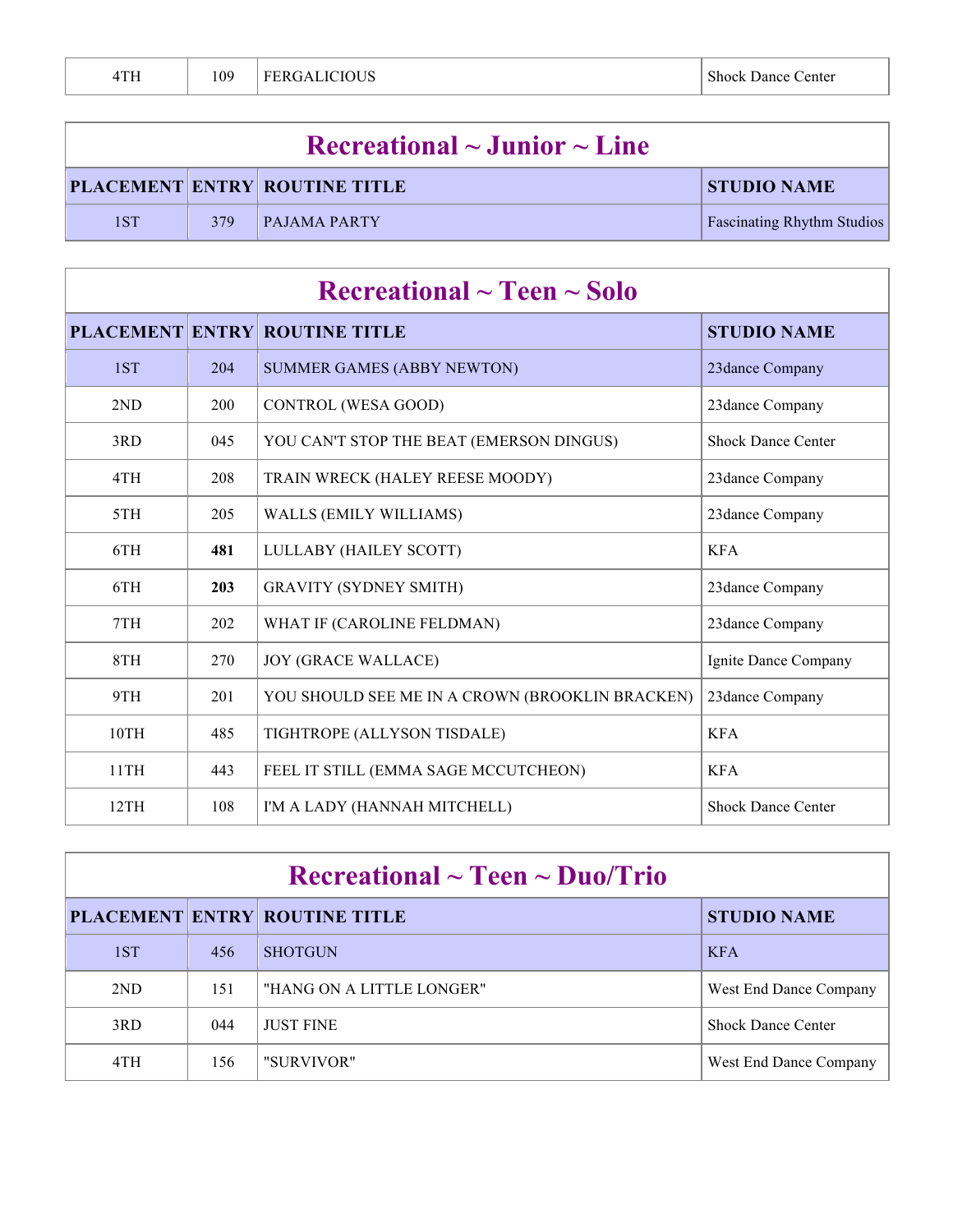|     |     | $\rm Recreational \sim Teen \sim Small\,\, Group$ |                           |
|-----|-----|---------------------------------------------------|---------------------------|
|     |     | <b>PLACEMENT ENTRY ROUTINE TITLE</b>              | <b>STUDIO NAME</b>        |
| 1ST | 099 | <b>INSECURITIES</b>                               | <b>Shock Dance Center</b> |
| 2ND | 078 | WHAT HAVE YOU DONE FOR ME LATELY                  | <b>Shock Dance Center</b> |
| 3RD | 281 | <b>BROTHER</b>                                    | Ignite Dance Company      |

| $\rm Recreational \sim Teen \sim Large\ Group$ |     |                                      |                    |
|------------------------------------------------|-----|--------------------------------------|--------------------|
|                                                |     | <b>PLACEMENT ENTRY ROUTINE TITLE</b> | <b>STUDIO NAME</b> |
| 1ST                                            | 255 | <b>FALLING</b>                       | 23 dance Company   |
| 2ND                                            | 246 | STORM SONG                           | 23 dance Company   |

| $\Gamma$ Recreational $\sim$ Teen $\sim$ Production |     |                                      |                    |  |
|-----------------------------------------------------|-----|--------------------------------------|--------------------|--|
|                                                     |     | <b>PLACEMENT ENTRY ROUTINE TITLE</b> | <b>STUDIO NAME</b> |  |
| 1ST                                                 | 493 | #DOOBOPBOP                           | <b>KFA</b>         |  |

| $\Gamma$ Recreational $\sim$ Senior $\sim$ Solo |     |                                      |                        |
|-------------------------------------------------|-----|--------------------------------------|------------------------|
|                                                 |     | <b>PLACEMENT ENTRY ROUTINE TITLE</b> | <b>STUDIO NAME</b>     |
| 1ST                                             | 168 | NICEST THING (LIYAH CANTY)           | the Dance HALL Academy |

| $\rm Recreational \sim Adult \sim Solo$ |     |                                      |                            |
|-----------------------------------------|-----|--------------------------------------|----------------------------|
|                                         |     | <b>PLACEMENT ENTRY ROUTINE TITLE</b> | <b>STUDIO NAME</b>         |
| 1ST                                     | 146 | MIC DROP (OXALY BARRETO)             | 3D Centre of the Arts, LLC |

| Intermediate $\sim$ Petite $\sim$ Solo |            |                                      |                            |  |
|----------------------------------------|------------|--------------------------------------|----------------------------|--|
|                                        |            | <b>PLACEMENT ENTRY ROUTINE TITLE</b> | <b>STUDIO NAME</b>         |  |
| 1ST                                    | <b>166</b> | OPPORTUNITY (MOLLY MILLWOOD)         | 3D Centre of the Arts, LLC |  |
| 1ST                                    | 052        | WERK OUT (HADLEY MCCANTS)            | AC Dance & Company         |  |
| 2ND                                    | 308        | IMAGINE (GABRIELLE HARRELL)          | Ignite Dance Company       |  |
| 3RD                                    | 291        | WORD UP (AUBREY-ROSE CAMPBELL)       | Ignite Dance Company       |  |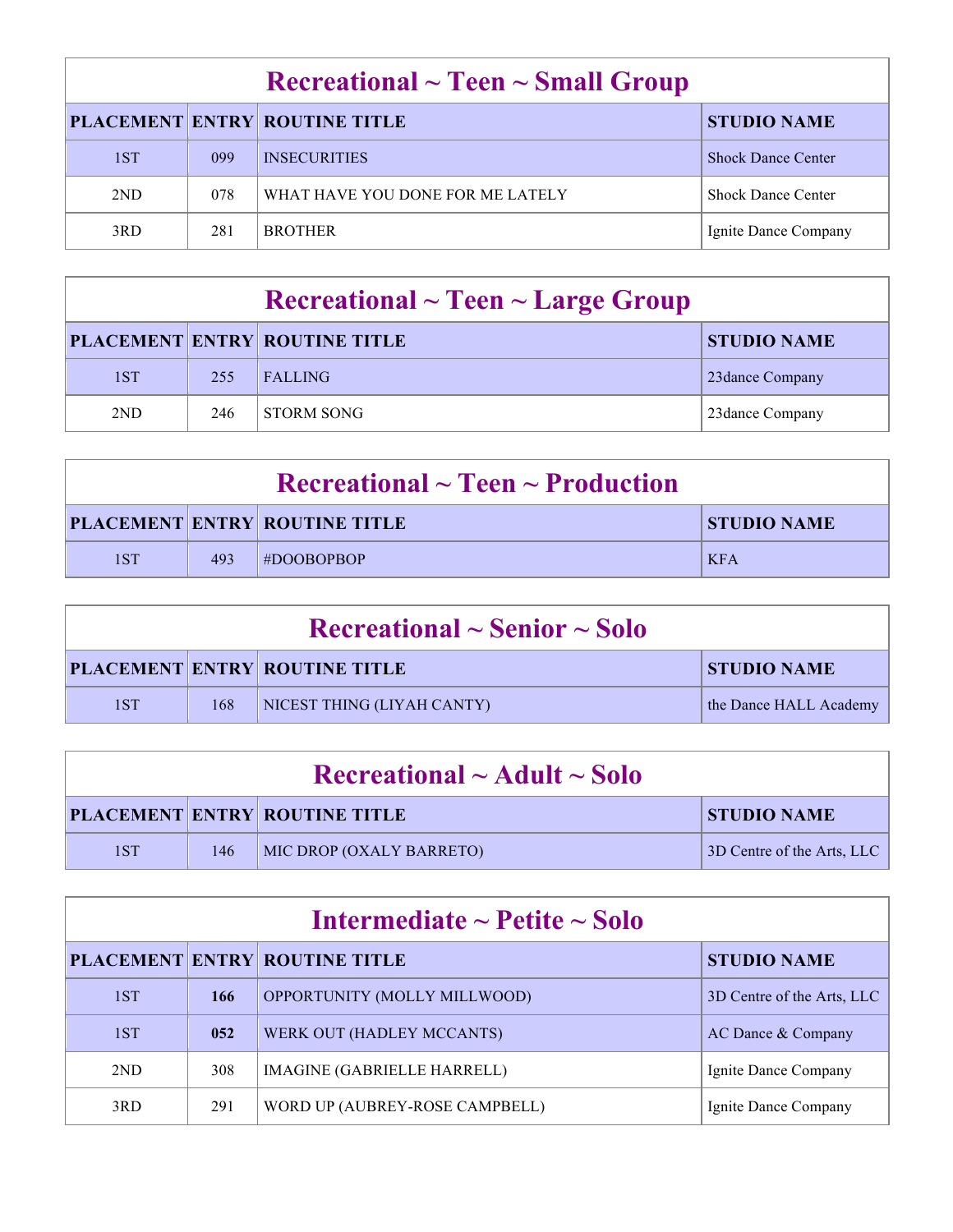| Intermediate $\sim$ Petite $\sim$ Duo/Trio |     |                                      |                      |  |
|--------------------------------------------|-----|--------------------------------------|----------------------|--|
|                                            |     | <b>PLACEMENT ENTRY ROUTINE TITLE</b> | <b>STUDIO NAME</b>   |  |
| 1ST                                        | 292 | JLO                                  | Ignite Dance Company |  |

| Intermediate $\sim$ Junior $\sim$ Solo |     |                                             |                                   |
|----------------------------------------|-----|---------------------------------------------|-----------------------------------|
|                                        |     | <b>PLACEMENT ENTRY ROUTINE TITLE</b>        | <b>STUDIO NAME</b>                |
| 1ST                                    | 229 | <b>BUSINESS OF LOVE (ADDISON SPAINHOUR)</b> | Next Step Dance                   |
| 2ND                                    | 477 | LIKE THAT (EMBER BOYKIN)                    | <b>KFA</b>                        |
| 3RD                                    | 463 | HEY THERE GOOD TIMES (ANNABETH WAMSER)      | Let's Dance                       |
| 4TH                                    | 396 | WORLD TO BELIEVE IN (KATIE BALLARD)         | <b>Fascinating Rhythm Studios</b> |
| 5TH                                    | 104 | HUMAN (BLAKELY BROADWELL)                   | <b>Shock Dance Center</b>         |

| Intermediate $\sim$ Junior $\sim$ Duo/Trio |     |                                      |                       |  |
|--------------------------------------------|-----|--------------------------------------|-----------------------|--|
|                                            |     | <b>PLACEMENT ENTRY ROUTINE TITLE</b> | <b>STUDIO NAME</b>    |  |
| 1ST                                        | 263 | $\vert$ BABY I'M A STAR              | Visions Dance Academy |  |

| Intermediate $\sim$ Junior $\sim$ Small Group |     |                                      |                        |  |
|-----------------------------------------------|-----|--------------------------------------|------------------------|--|
|                                               |     | <b>PLACEMENT ENTRY ROUTINE TITLE</b> | <b>STUDIO NAME</b>     |  |
| 1ST                                           | 304 | <b>BATHING BEAUTIES</b>              | Visions Dance Academy  |  |
| 2ND                                           | 367 | LITTLE BIRD                          | Southern Dance Academy |  |

| Intermediate $\sim$ Junior $\sim$ Large Group |     |                                      |                              |
|-----------------------------------------------|-----|--------------------------------------|------------------------------|
|                                               |     | <b>PLACEMENT ENTRY ROUTINE TITLE</b> | <b>STUDIO NAME</b>           |
| 1ST                                           | 273 | <b>QUEEN</b>                         | <b>Visions Dance Academy</b> |
| 2 <sub>ND</sub>                               | 336 | <b>GATSBY GIRLS</b>                  | Visions Dance Academy        |

| Intermediate $\sim$ Junior $\sim$ Production |     |                                      |                      |  |  |
|----------------------------------------------|-----|--------------------------------------|----------------------|--|--|
|                                              |     | <b>PLACEMENT ENTRY ROUTINE TITLE</b> | STUDIO NAME          |  |  |
| 1ST                                          | 338 | <b>COMMUNICATION</b>                 | Ignite Dance Company |  |  |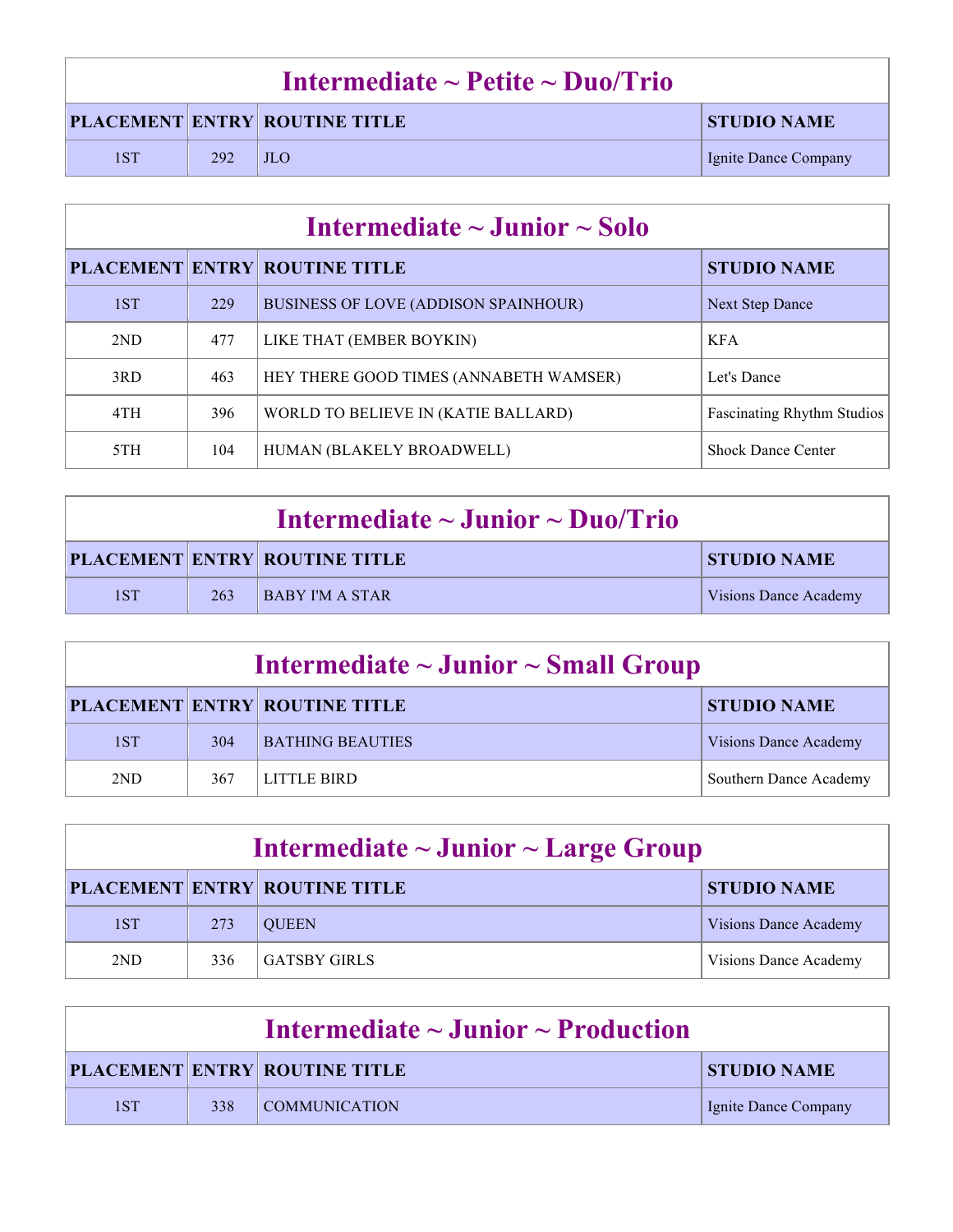| Intermediate $\sim$ Teen $\sim$ Solo |     |                                        |                                   |  |
|--------------------------------------|-----|----------------------------------------|-----------------------------------|--|
|                                      |     | <b>PLACEMENT ENTRY ROUTINE TITLE</b>   | <b>STUDIO NAME</b>                |  |
| 1ST                                  | 488 | THEY GO WILD OVER ME (EMMIE MAE PEDEN) | Let's Dance                       |  |
| 2ND                                  | 116 | <b>UPSIDE (MAKAYLA AKINS)</b>          | <b>Shock Dance Center</b>         |  |
| 3RD                                  | 026 | TRUST A TRY (ABIGAIL LEDFORD)          | Dance United                      |  |
| 4TH                                  | 245 | ROLLING IN THE DEEP (ALYSSA MACKLIN)   | Next Step Dance                   |  |
| 5TH                                  | 244 | LOST WITHOUT YOU (ELIZABETH HOOVER)    | Next Step Dance                   |  |
| 6TH                                  | 028 | <b>BODY (MALEAH WALKER)</b>            | Dance United                      |  |
| 7TH                                  | 082 | EVERYTHING (PAYTON MURPHY)             | <b>Shock Dance Center</b>         |  |
| 8TH                                  | 486 | RAIN DANCE (MORGAN FLYNN)              | Let's Dance                       |  |
| 8TH                                  | 117 | THE BUSINESS OF LOVE (MARGARET TURNER) | <b>Shock Dance Center</b>         |  |
| 9TH                                  | 164 | STAND BY ME (SARAH GRACE FLUCKIGER)    | 3D Centre of the Arts, LLC        |  |
| 10TH                                 | 021 | <b>GLORY (NOELLE GROVE)</b>            | Dance United                      |  |
| 11TH                                 | 399 | DANDELION HAIR (ROSEY BROADWATER)      | <b>Fascinating Rhythm Studios</b> |  |
| 12TH                                 | 003 | <b>BLACK AND GOLD (ELLIE HOAG)</b>     | Dance United                      |  |
| 13TH                                 | 478 | SAVING ALL MY LOVE (SYDNEY MCCALL)     | <b>KFA</b>                        |  |
| 14TH                                 | 403 | DROWNING SHADOWS (MALLORY HURST)       | <b>Fascinating Rhythm Studios</b> |  |
| 15TH                                 | 048 | BLAME IT ON ME (ALLYSON DUGLE)         | AC Dance & Company                |  |

| Intermediate $\sim$ Teen $\sim$ Duo/Trio |     |                                      |                            |  |
|------------------------------------------|-----|--------------------------------------|----------------------------|--|
|                                          |     | <b>PLACEMENT ENTRY ROUTINE TITLE</b> | <b>STUDIO NAME</b>         |  |
| 1ST                                      | 222 | <b>AMEN</b>                          | 23 dance Company           |  |
| 2ND                                      | 193 | <b>BROWN SKIN GIRL</b>               | Next Step Dance            |  |
| 3RD                                      | 148 | PITCH PERFECT                        | 3D Centre of the Arts, LLC |  |
| 4TH                                      | 226 | <b>BILLIE JEAN</b>                   | <b>Next Step Dance</b>     |  |
| 5TH                                      | 194 | <b>HUSTLE</b>                        | Next Step Dance            |  |
| 6TH                                      | 238 | LIGHT THAT NEVER FAILS               | Next Step Dance            |  |
| 7TH                                      | 475 | WE GO TO WERK                        | <b>KFA</b>                 |  |
| 8TH                                      | 301 | <b>DON'T LOOK DOWN</b>               | Ignite Dance Company       |  |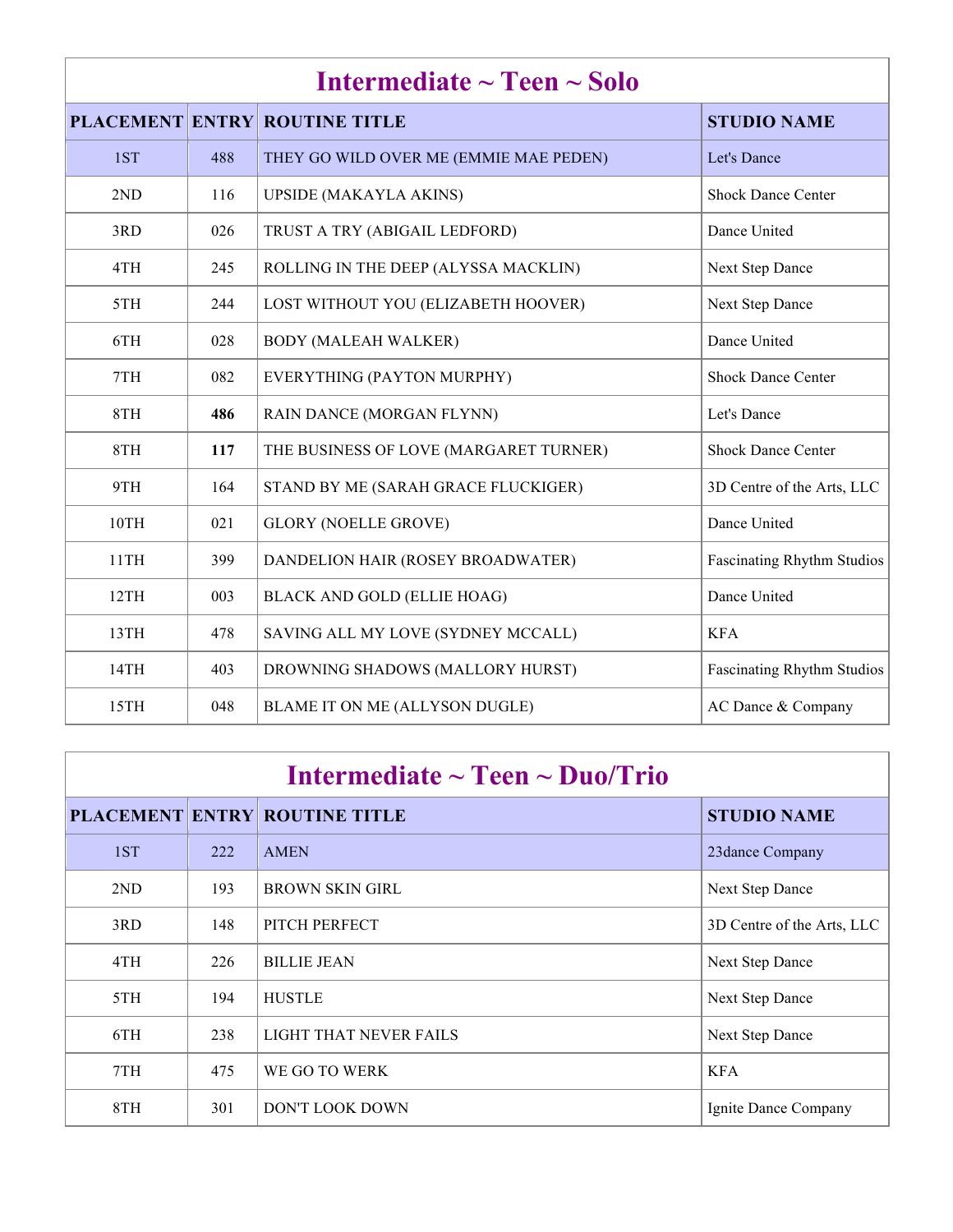| Intermediate $\sim$ Teen $\sim$ Small Group |     |                                      |                           |  |
|---------------------------------------------|-----|--------------------------------------|---------------------------|--|
|                                             |     | <b>PLACEMENT ENTRY ROUTINE TITLE</b> | <b>STUDIO NAME</b>        |  |
| 1ST                                         | 250 | <b>FOR THE MOTHERS</b>               | 23 dance Company          |  |
| 2ND                                         | 102 | <b>I ALWAYS WILL</b>                 | <b>Shock Dance Center</b> |  |
| 3RD                                         | 446 | <b>TILL DEATH</b>                    | <b>KFA</b>                |  |
| 4TH                                         | 198 | <b>NOTHING</b>                       | Next Step Dance           |  |
| 5TH                                         | 268 | <b>SIN WAGON</b>                     | Ignite Dance Company      |  |
| 6TH                                         | 388 | WE CAN HIT                           | Southern Dance Academy    |  |
| 7TH                                         | 065 | <b>ROLLING STONE</b>                 | <b>Shock Dance Center</b> |  |
| 8TH                                         | 212 | <b>RESPECT</b>                       | Next Step Dance           |  |

| Intermediate $\sim$ Teen $\sim$ Large Group |     |                                      |                           |  |
|---------------------------------------------|-----|--------------------------------------|---------------------------|--|
|                                             |     | <b>PLACEMENT ENTRY ROUTINE TITLE</b> | <b>STUDIO NAME</b>        |  |
| 1ST                                         | 420 | <b>SIR DUKE</b>                      | Southern Dance Academy    |  |
| 2ND                                         | 253 | <b>DO IT LIKE THIS</b>               | Next Step Dance           |  |
| 3RD                                         | 018 | <b>RHYTHM NATION</b>                 | Dance United              |  |
| 4TH                                         | 036 | <b>TOP GUN</b>                       | Dance United              |  |
| 5TH                                         | 089 | STEP INTO MY TIME MACHINE            | <b>Shock Dance Center</b> |  |

| Intermediate $\sim$ Teen $\sim$ Line |     |                                      |                           |  |  |
|--------------------------------------|-----|--------------------------------------|---------------------------|--|--|
|                                      |     | <b>PLACEMENT ENTRY ROUTINE TITLE</b> | <b>STUDIO NAME</b>        |  |  |
| 1ST                                  | 123 | <b>RAIN</b>                          | <b>Shock Dance Center</b> |  |  |

| Intermediate $\sim$ Teen $\sim$ Production |     |                                      |                            |  |
|--------------------------------------------|-----|--------------------------------------|----------------------------|--|
|                                            |     | <b>PLACEMENT ENTRY ROUTINE TITLE</b> | <b>STUDIO NAME</b>         |  |
| 1ST                                        | 181 | <b>NEWSIES</b>                       | 3D Centre of the Arts, LLC |  |

| Intermediate $\sim$ Senior $\sim$ Solo |     |                                      |                           |  |
|----------------------------------------|-----|--------------------------------------|---------------------------|--|
|                                        |     | <b>PLACEMENT ENTRY ROUTINE TITLE</b> | <b>STUDIO NAME</b>        |  |
| 1ST                                    | 084 | GOING ANYWHERE (OLIVIA RUCINSKI)     | <b>Shock Dance Center</b> |  |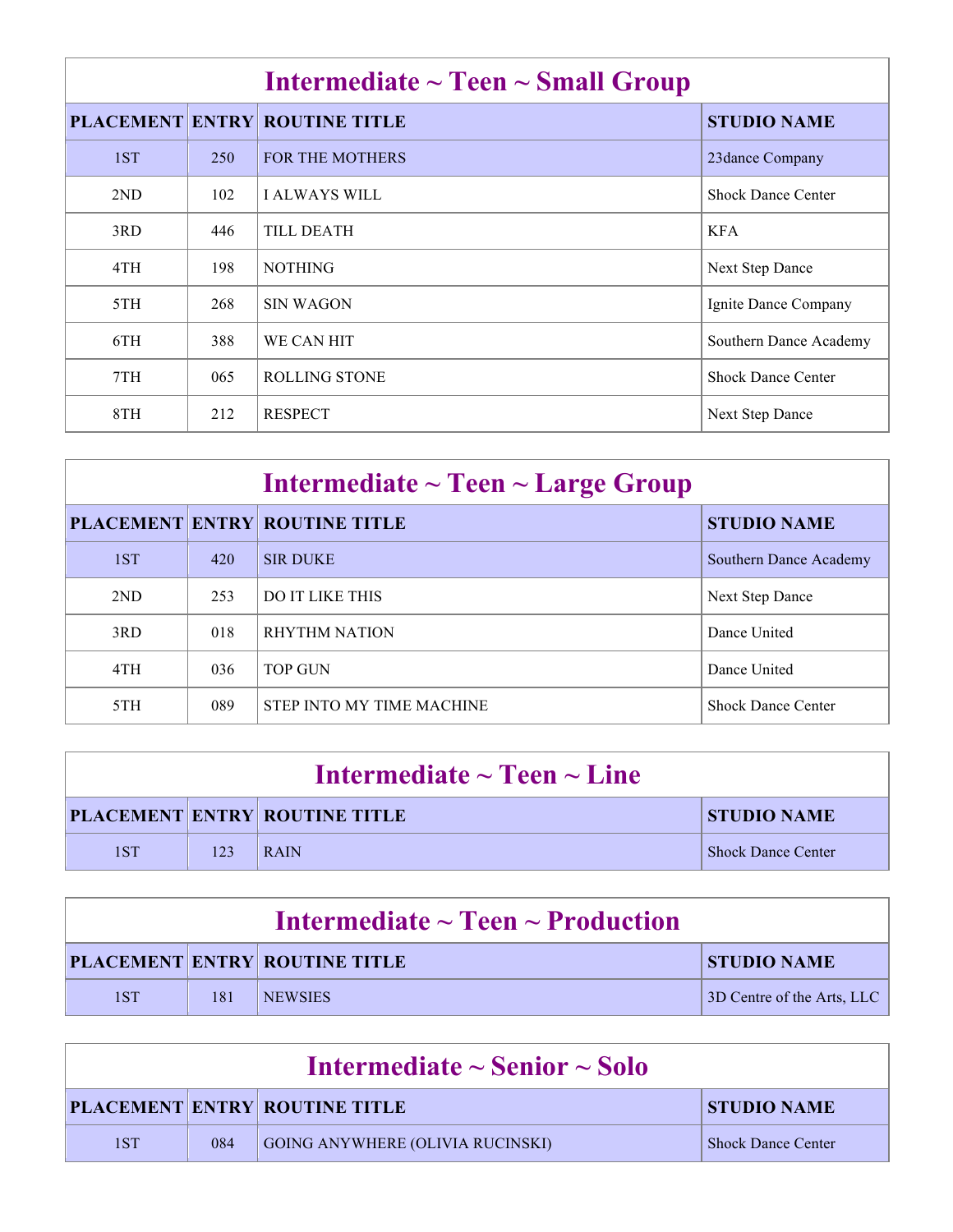| 2ND  | 210 | GIMME ALL YOUR LOVE (TAYLOR DICKSON)         | 23dance Company            |
|------|-----|----------------------------------------------|----------------------------|
| 3RD  | 299 | UNKNOWN TO YOU (SHELBY WILLIAMS)             | Ignite Dance Company       |
| 4TH  | 105 | NICEST THING (ANNA GRACE LOFTIS)             | <b>Shock Dance Center</b>  |
| 5TH  | 032 | MEIN HERR (MORGAN MERRELL)                   | Dance United               |
| 5TH  | 077 | <b>BUILD IT UP (KYLIE KNEPP)</b>             | <b>Shock Dance Center</b>  |
| 5TH  | 090 | ISLANDS (MADDIE MIKLINSKI)                   | <b>Shock Dance Center</b>  |
| 6TH  | 474 | CAN'T STOP THE FEELING (HAILEY SWAILS)       | <b>KFA</b>                 |
| 7TH  | 209 | DRINK YOU GONE (SARAH SELLERS)               | 23dance Company            |
| 8TH  | 449 | DON'T KNOW MY NAME (MAYA CHOKSHI)            | <b>KFA</b>                 |
| 9TH  | 041 | I'M A GOOD GIRL (RAIYNA BEARDEN)             | <b>Shock Dance Center</b>  |
| 10TH | 071 | ANOTHER ONE BITES THE DUST (ASHLEIGH AUSTIN) | <b>Shock Dance Center</b>  |
| 11TH | 112 | WHOLE LOTTA WOMAN (ABREONA FIELDS)           | <b>Shock Dance Center</b>  |
| 12TH | 325 | SAY SOMETHING (KENDALL SMITH)                | Ignite Dance Company       |
| 13TH | 163 | TIME (MOLLY CLARY)                           | 3D Centre of the Arts, LLC |
| 14TH | 480 | DIFFERENT EYES (REESE COLLINS)               | Let's Dance                |
| 14TH | 098 | STILL (KAITLIN GILLIAM)                      | <b>Shock Dance Center</b>  |
| 14TH | 031 | MAD WORLD (SARA MILLER CHASTAIN)             | Dance United               |
| 14TH | 350 | <b>SWEET CREATURE (HALLIE SMITH)</b>         | Southern Dance Academy     |
| 15TH | 249 | TOO BEAUTIFUL FOR WORDS (NAHLEEN ALLEN)      | Next Step Dance            |

| Intermediate $\sim$ Senior $\sim$ Duo/Trio |     |                                      |                    |  |  |
|--------------------------------------------|-----|--------------------------------------|--------------------|--|--|
|                                            |     | <b>PLACEMENT ENTRY ROUTINE TITLE</b> | <b>STUDIO NAME</b> |  |  |
| 1ST                                        | 199 | <b>CHAPSTICK</b>                     | Next Step Dance    |  |  |
| 2ND                                        | 217 | LOW                                  | 23dance Company    |  |  |
| 3RD                                        | 428 | <b>THAT'S RIGHT</b>                  | <b>KFA</b>         |  |  |
| 4TH                                        | 223 | DARK LADY                            | 23dance Company    |  |  |
| 5TH                                        | 484 | <b>COLD HEARTED SNAKE</b>            | <b>KFA</b>         |  |  |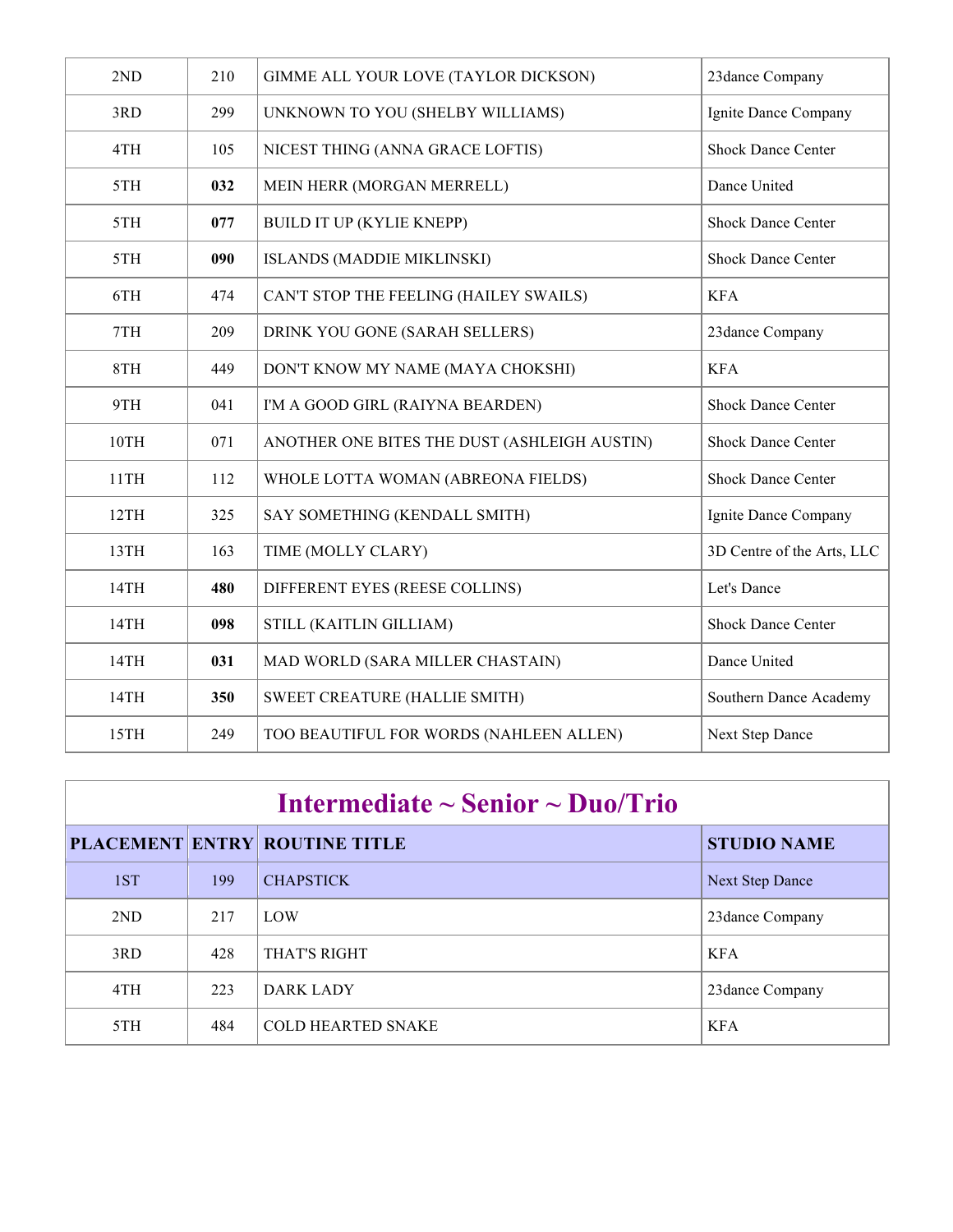|     |     | <b>PLACEMENT ENTRY ROUTINE TITLE</b> | <b>STUDIO NAME</b>        |
|-----|-----|--------------------------------------|---------------------------|
| 1ST | 232 | <b>SUPERCUT</b>                      | 23 dance Company          |
| 2ND | 182 | <b>TRIBE</b>                         | Next Step Dance           |
| 3RD | 241 | 18TH FLOOR BALCONY                   | 23dance Company           |
| 4TH | 083 | <b>SAY YOU LOVE ME</b>               | <b>Shock Dance Center</b> |
| 5TH | 225 | <b>SAMPLE THAT THROW BACK</b>        | Next Step Dance           |
| 6TH | 008 | <b>PRISM</b>                         | Dance United              |

| Intermediate $\sim$ Senior $\sim$ Large Group |     |                                      |                           |  |
|-----------------------------------------------|-----|--------------------------------------|---------------------------|--|
|                                               |     | <b>PLACEMENT ENTRY ROUTINE TITLE</b> | <b>STUDIO NAME</b>        |  |
| 1ST                                           | 046 | WE HAVE IT ALL                       | <b>Shock Dance Center</b> |  |
| 2ND                                           | 070 | SHOW ME HOW YOU BURLESQUE            | <b>Shock Dance Center</b> |  |
| 3RD                                           | 037 | <b>EMERGENCY</b>                     | <b>Shock Dance Center</b> |  |
| 4TH                                           | 457 | WARPATH                              | <b>KFA</b>                |  |

| Elite $\sim$ Junior $\sim$ Solo |     |                                      |                       |  |
|---------------------------------|-----|--------------------------------------|-----------------------|--|
|                                 |     | <b>PLACEMENT ENTRY ROUTINE TITLE</b> | <b>STUDIO NAME</b>    |  |
| 1ST                             | 280 | BLACKOUT (SOPHIA TOSCANO)            | Visions Dance Academy |  |

| Elite ~ Junior ~ Duo/Trio |     |                                      |                       |  |
|---------------------------|-----|--------------------------------------|-----------------------|--|
|                           |     | <b>PLACEMENT ENTRY ROUTINE TITLE</b> | <b>STUDIO NAME</b>    |  |
| 1ST                       | 306 | I CAN'T TURN YOU LOOSE               | Visions Dance Academy |  |

| Elite $\sim$ Junior $\sim$ Small Group |     |                                      |                       |  |
|----------------------------------------|-----|--------------------------------------|-----------------------|--|
|                                        |     | <b>PLACEMENT ENTRY ROUTINE TITLE</b> | <b>STUDIO NAME</b>    |  |
| 1ST                                    | 331 | <b>STRONGEST SUIT</b>                | Visions Dance Academy |  |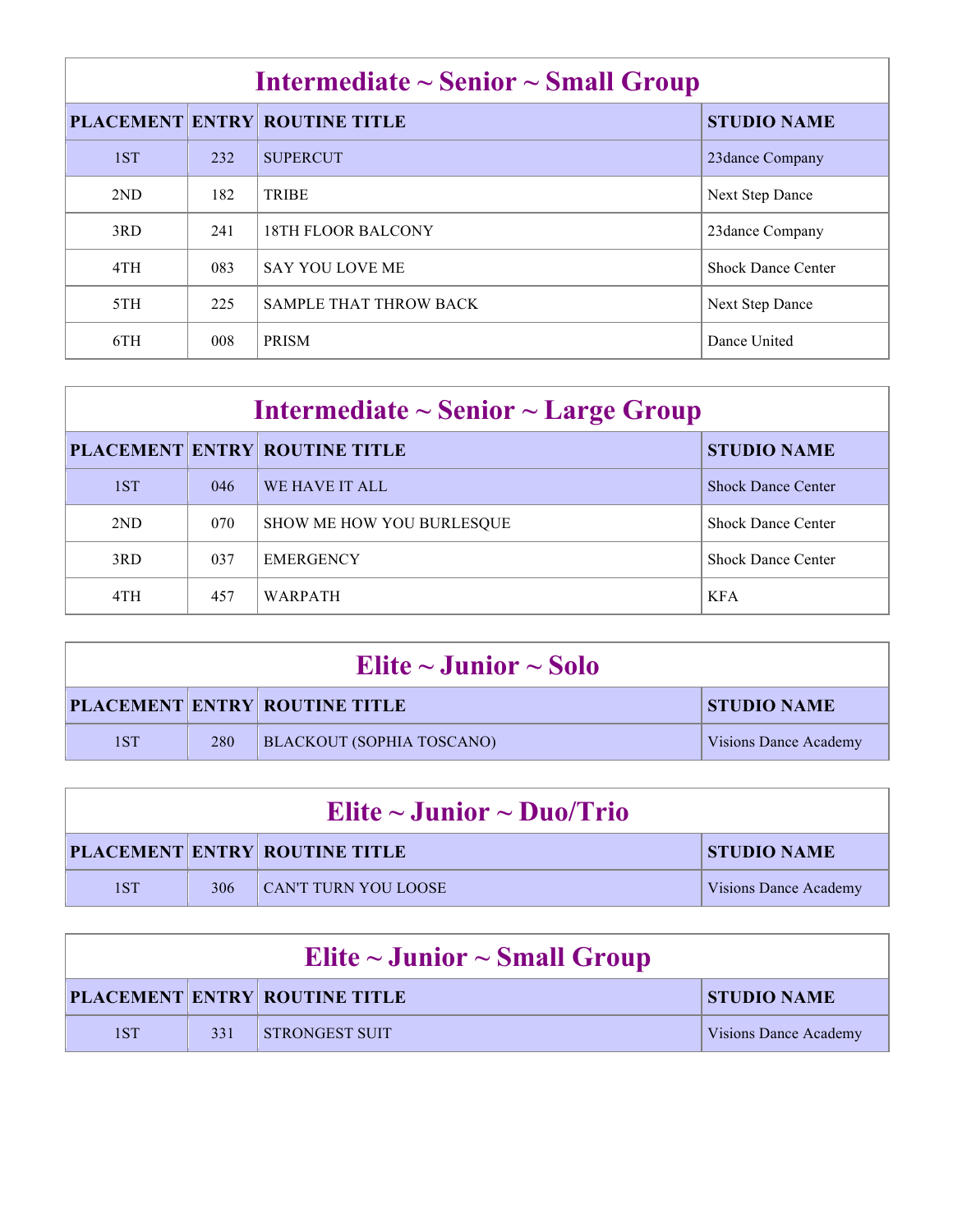| Elite $\sim$ Teen $\sim$ Solo |     |                                      |                           |  |
|-------------------------------|-----|--------------------------------------|---------------------------|--|
|                               |     | <b>PLACEMENT ENTRY ROUTINE TITLE</b> | <b>STUDIO NAME</b>        |  |
| 1ST                           | 327 | LE JAZZ HOT (ELIZABETH REILLY)       | Visions Dance Academy     |  |
| 2 <sub>ND</sub>               | 066 | BLOWERS DAUGHTER (AVA KINNINGER)     | <b>Shock Dance Center</b> |  |
| 3RD                           | 298 | WOW (MADISON HARBIN)                 | Ignite Dance Company      |  |
| 4TH                           | 323 | SORT OF (STEPHANIE HOWELL)           | Visions Dance Academy     |  |
| 5TH                           | 335 | USED TO BE MINE (CHARLOTTE ENGEL)    | Visions Dance Academy     |  |
| 6TH                           | 020 | BE ITALIAN (ASHLYN ARFLIN)           | Dance United              |  |

|     |     | <b>PLACEMENT ENTRY ROUTINE TITLE</b> | <b>STUDIO NAME</b>    |
|-----|-----|--------------------------------------|-----------------------|
| 1ST | 321 | <b>WOMAN'S WORK</b>                  | Visions Dance Academy |
| 2ND | 264 | EVERYWHERE I GO                      | Visions Dance Academy |
| 3RD | 275 | <b>DO I HAVE YOUR ATTENTION</b>      | Ignite Dance Company  |

| Elite $\sim$ Teen $\sim$ Small Group |     |                                      |                              |  |
|--------------------------------------|-----|--------------------------------------|------------------------------|--|
|                                      |     | <b>PLACEMENT ENTRY ROUTINE TITLE</b> | <b>STUDIO NAME</b>           |  |
| 1ST                                  | 339 | <b>ST THERESA</b>                    | <b>Visions Dance Academy</b> |  |
| 2ND                                  | 316 | A THOUSAND YEARS                     | Visions Dance Academy        |  |
| 3RD                                  | 311 | <b>RUMBA</b>                         | <b>Visions Dance Academy</b> |  |
| 4TH                                  | 064 | CAN ANYBODY SEE ME?                  | AC Dance & Company           |  |
| 5TH                                  | 378 | <b>ONE</b>                           | Southern Dance Academy       |  |

| Elite $\sim$ Teen $\sim$ Large Group |     |                                      |                       |  |
|--------------------------------------|-----|--------------------------------------|-----------------------|--|
|                                      |     | <b>PLACEMENT ENTRY ROUTINE TITLE</b> | <b>STUDIO NAME</b>    |  |
| 1ST                                  | 294 | <b>HOLD ON</b>                       | Ignite Dance Company  |  |
| 2ND                                  | 258 | <b>VOGUE</b>                         | Visions Dance Academy |  |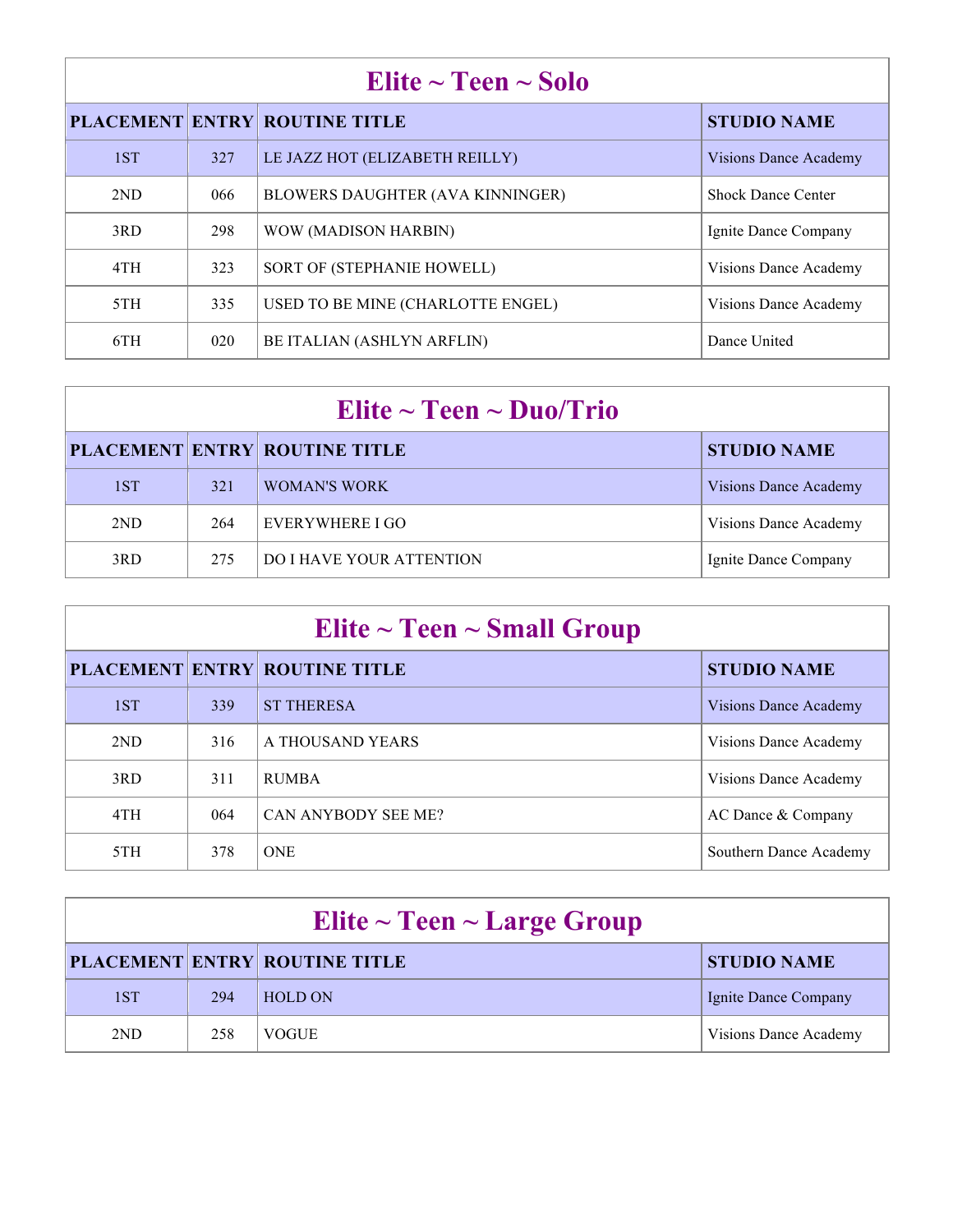| Elite $\sim$ Teen $\sim$ Line |     |                                 |                              |  |  |
|-------------------------------|-----|---------------------------------|------------------------------|--|--|
|                               |     | PLACEMENT ENTRY   ROUTINE TITLE | <b>STUDIO NAME</b>           |  |  |
| 1ST                           | 300 | $\Box$ TEARS OF AN ANGEL        | <b>Visions Dance Academy</b> |  |  |

| Elite $\sim$ Senior $\sim$ Solo |     |                                          |                                   |  |
|---------------------------------|-----|------------------------------------------|-----------------------------------|--|
|                                 |     | <b>PLACEMENT ENTRY ROUTINE TITLE</b>     | <b>STUDIO NAME</b>                |  |
| 1ST                             | 315 | MY VOICE (MICHAYLA LEWIS)                | Visions Dance Academy             |  |
| 2ND                             | 088 | BELLY OF THE BEAST (BROOKE DAVIS)        | <b>Shock Dance Center</b>         |  |
| 3RD                             | 492 | <b>ENOUGH (MIRANDA FELT)</b>             | Let's Dance                       |  |
| 4TH                             | 138 | POWERFUL (ISLAND SHULER)                 | <b>WNC Dance Academy</b>          |  |
| 5TH                             | 161 | <b>ANYONE (AVERY SMITH)</b>              | Northwestern Studios              |  |
| 6TH                             | 047 | <b>SURVIVOR (MINA HENDERSON)</b>         | AC Dance & Company                |  |
| 7TH                             | 314 | <b>COLD HEARTED SNAKE (ISABELLE BAY)</b> | Visions Dance Academy             |  |
| 8TH                             | 413 | DREAMS (JULIA GRACE KARRIKER)            | Southern Dance Academy            |  |
| 9TH                             | 118 | YOUTH (ELLA MYERS)                       | <b>Shock Dance Center</b>         |  |
| 10TH                            | 421 | JEALOUS OF THE ANGELS (ELLEIGH SANDIFER) | <b>Fascinating Rhythm Studios</b> |  |
| 11TH                            | 317 | YOURS (HAYLEE WOOD)                      | Visions Dance Academy             |  |

| Elite ~ Senior ~ Duo/Trio |     |                                      |                              |  |
|---------------------------|-----|--------------------------------------|------------------------------|--|
|                           |     | <b>PLACEMENT ENTRY ROUTINE TITLE</b> | <b>STUDIO NAME</b>           |  |
| 1ST                       | 337 | <b>THIS IS YOUR MOMENT</b>           | <b>Visions Dance Academy</b> |  |
| 2ND                       | 076 | <b>TUMBLING LIGHTS</b>               | <b>Shock Dance Center</b>    |  |

| Elite $\sim$ Senior $\sim$ Small Group |     |                                      |                           |  |  |
|----------------------------------------|-----|--------------------------------------|---------------------------|--|--|
|                                        |     | <b>PLACEMENT ENTRY ROUTINE TITLE</b> | <b>STUDIO NAME</b>        |  |  |
| 1ST                                    | 276 | <b>FOR LOVERS</b>                    | Visions Dance Academy     |  |  |
| 2ND                                    | 328 | <b>FIX YOU</b>                       | Visions Dance Academy     |  |  |
| 3RD                                    | 057 | <b>ATTITUDE</b>                      | <b>Shock Dance Center</b> |  |  |
| 4TH                                    | 113 | <b>ALL I WANT</b>                    | <b>Shock Dance Center</b> |  |  |
| 5TH                                    | 386 | <b>TOTAL ECLIPSE</b>                 | Southern Dance Academy    |  |  |